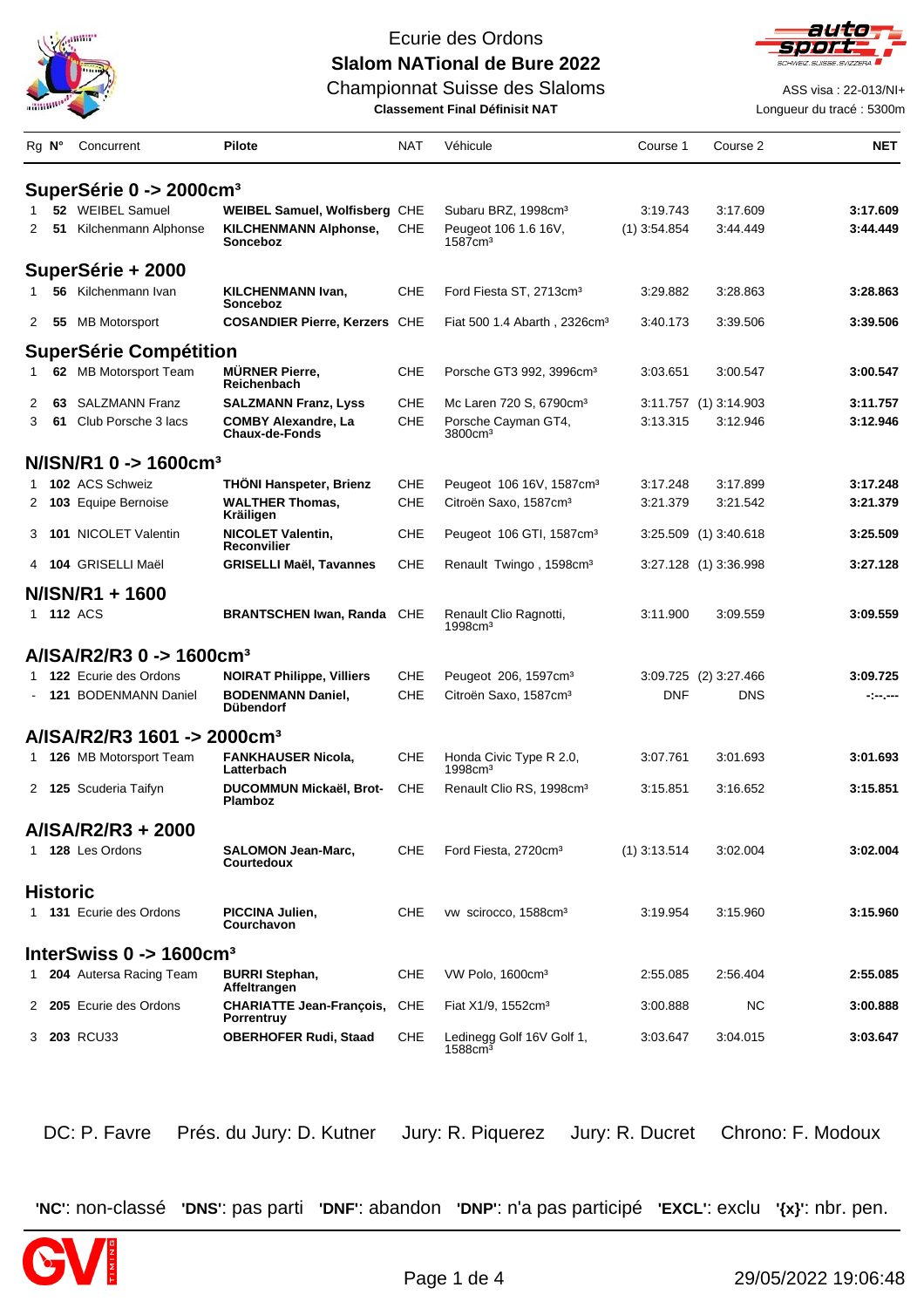

auto

Championnat Suisse des Slaloms **ASS** visa : 22-013/NI+

**Classement Final Définisit NAT** Longueur du tracé : 5300m

|   | Rg N°    | Concurrent                                  | Pilote                                       | <b>NAT</b> | Véhicule                                              | Course 1       | Course 2              | <b>NET</b> |
|---|----------|---------------------------------------------|----------------------------------------------|------------|-------------------------------------------------------|----------------|-----------------------|------------|
|   |          | 4 202 Equipe Bernoise                       | <b>HOSTETTLER Marco, Milken CHE</b>          |            | Honda Civic, 1595cm <sup>3</sup>                      | 3:15.744       | 3:12.937              | 3:12.937   |
|   |          | InterSwiss $1601 \div 2000$ cm <sup>3</sup> |                                              |            |                                                       |                |                       |            |
| 1 |          | 216 Racing Club Airbag                      | KUHN Sergio, Pfäffikon ZH                    | CHE        | Peugeot 206 S2000, 2000cm <sup>3</sup>                | 2:56.195       | 2:54.530              | 2:54.530   |
|   |          | 2 218 Ecurie des Ordons                     | DONZÉ Arnaud, Bure                           | CHE        | VW Golf, 2000cm <sup>3</sup>                          | 2:58.392       | 2:56.479              | 2:56.479   |
|   |          | 3 220 RCU                                   | <b>SANTONASTASO Manuel,</b><br>Müllheim      | CHE        | BMW 320, 2000cm <sup>3</sup>                          | 2:57.203       | <b>DNS</b>            | 2:57.203   |
|   |          | 4 214 ACS                                   | <b>HUNZIKER Simon.</b><br><b>Frauenfeld</b>  | CHE        | Honda Civic 2.0 Type-R EP3,<br>$1998$ cm <sup>3</sup> |                | 3:03.034 (1) 3:27.603 | 3:03.034   |
| 5 | 217 75   |                                             | <b>FANTONI</b> ivan, gudo                    | CHE        | vw Golf 1 8v, 2000cm <sup>3</sup>                     |                | 3:07.855 (1) 3:17.938 | 3:07.855   |
| 6 |          | <b>211</b> Ecurie des Ordons                | WÜTHRICH Daniel,<br>Vendlincourt             | <b>CHE</b> | VW Golf, 1984cm <sup>3</sup>                          | 3:13.877       | 3:14.495              | 3:13.877   |
|   |          | 7 219 Ecurie des Ordons                     | LÜTHI Frank, Saignelégier                    | CHE        | Renault Mégane Cup,<br>$1998$ cm <sup>3</sup>         | $(3)$ 4:15.062 | 3:15.807              | 3:15.807   |
| 8 |          | 221 Ecurie des Ordons                       | <b>VALLAT Patrick, Bure</b>                  | CHE        | VW GOLF, 1998cm <sup>3</sup>                          | $(2)$ 3:20.063 | <b>NC</b>             | 3:20.063   |
| 9 |          | 212 VUILLEUMIER Mike                        | <b>VUILLEUMIER Mike,</b><br>Tramelan         | CHE        | Opel Kadett GSI, 1997cm <sup>3</sup>                  | $(1)$ 3:20.828 | <b>DNS</b>            | 3:20.828   |
|   |          | 10 333 Ecurie Performance                   | <b>BALMELLI Aurelia,</b><br><b>Bremblens</b> | CHE        | Seat Ibiza, 1984cm <sup>3</sup>                       |                | 3:44.094 (2) 3:55.138 | 3:44.094   |
|   |          | 213 VUILLEUMIER Frank                       | <b>VUILLEUMIER Frank,</b><br>Tramelan        | CHE        | Renault Clio, 1998cm <sup>3</sup>                     | <b>DNP</b>     | <b>DNP</b>            | -:--.---   |
|   | $-21577$ |                                             | <b>BITTEL Lilian, Muraz</b>                  | CHE        | Volkswagen Golf2, 1995cm <sup>3</sup>                 | <b>DNP</b>     | <b>DNP</b>            | -:--.---   |
|   |          | InterSwiss 2001 -> $2500$ cm <sup>3</sup>   |                                              |            |                                                       |                |                       |            |
|   |          | 1 232 EQUIPE BERNOISE                       | <b>WALDVOGEL Ferdi.</b><br>Unteriberg        | CHE        | BMW M3 e30, 2486cm <sup>3</sup>                       | 2:57.457       | 2:58.522              | 2:57.457   |
|   |          | 2 233 Autersa                               | ZBINDEN Michael,<br>Wattenwil                | CHE        | Opel Kadett GT/E, 2498cm <sup>3</sup>                 | 3:07.021       | 3:04.559              | 3:04.559   |
|   |          | 3 231 Atelier de la Tzoumaz                 | <b>SANTOS Ted, Vuiteboeuf</b>                | <b>CHE</b> | Seat Ibiza, 2040cm <sup>3</sup>                       |                | NC (1) 3:19.508       | 3:19.508   |
|   |          | InterSwiss + 2500                           |                                              |            |                                                       |                |                       |            |
| 1 |          | 242 Equipe Bernoise                         | <b>ZWAHLEN Christoph, Pfyn</b>               | CHE        | Porsche GT3 Cup, 3600cm <sup>3</sup>                  | 2:50.764       | 2:47.839              | 2:47.839   |
|   |          | 2 244 Stadler Motorsport                    | <b>BUETIGER Paul, Lohn-</b><br>Ammannsegg    | CHE        | Porsche GT3 Cup, 3800cm <sup>3</sup>                  | 3:07.210       | 3:06.122              | 3:06.122   |
|   |          | 3 241 Atelier de la Tzoumaz                 | <b>PRAPLAN Basile, Ayent</b>                 | CHE        | Ford Sierra Cosworth,<br>3400cm <sup>3</sup>          | 3:24.781       | 3:19.905              | 3:19.905   |
|   |          | 4 243 Equipe Bernoise                       | <b>BISCHOFBERGER Roland,</b><br>Wängi        | <b>CHE</b> | Porsche GT3 997 Cup,<br>3800cm <sup>3</sup>           |                | NC (2) 3:39.473       | 3:39.473   |
|   | TCR      |                                             |                                              |            |                                                       |                |                       |            |
|   |          | 1 251 RCU                                   | WIDMER Michael, Mühlrüti                     | CHE        | Hyundai i30 TCR, 3400cm <sup>3</sup>                  | $(1)$ 3:18.371 | 3:09.074              | 3:09.074   |
|   |          | - 371 YERLY Christian                       | YERLY Christian, La Roche CHE<br><b>FR</b>   |            | SEAT CUPRA LEON TCR,<br>3373cm <sup>3</sup>           | NC             | NC.                   | -:--.---   |
|   |          | $E1$ 0 -> 1400cm <sup>3</sup>               |                                              |            |                                                       |                |                       |            |
| 1 |          | 302 ACS                                     | <b>MUSCH Daniel, Altdorf</b>                 | <b>CHE</b> | Mini Cooper S, 1368cm <sup>3</sup>                    | 3:38.046       | 3:34.807              | 3:34.807   |
|   |          | 2 301 ACS                                   | ZENHÄUSERN Carmen, Les<br>Verrières NE       | <b>CHE</b> | Trabant 1300S Trabusa,<br>1299cm <sup>3</sup>         | 3:53.410       | 3:46.854              | 3:46.854   |
|   |          | E1 1401 -> 1600cm <sup>3</sup>              |                                              |            |                                                       |                |                       |            |
| 1 |          | 320 MB Motorsport Team                      | <b>BÜRKI Martin, Uetendorf</b>               | CHE        | VW MB Polo, 1599cm <sup>3</sup>                       | 2:54.240       | 2:47.397              | 2:47.397   |
|   |          | 2 319 Autersa Racing Team                   | <b>WERTHMÜLLER Joel, Thun</b>                | <b>CHE</b> | Peugept 106, 1600cm <sup>3</sup>                      |                | 2:58.848 (1) 3:06.226 | 2:58.848   |
| 3 |          | 315 ALIBERTI Nicola                         | <b>ALIBERTI Nicola, Yvonand</b>              | <b>CHE</b> | VW GOLF 1, 1588cm <sup>3</sup>                        | 3:11.746       | 3:08.041              | 3:08.041   |
| 4 |          | 311 MB MOTORSPORT<br>TEAM                   | <b>ECABERT Ludovic, Icogne</b>               | CHE        | Citroën saxo, 1480cm <sup>3</sup>                     | 3:11.795       | 3:08.492              | 3:08.492   |

DC: P. Favre Prés. du Jury: D. Kutner Jury: R. Piquerez Jury: R. Ducret Chrono: F. Modoux

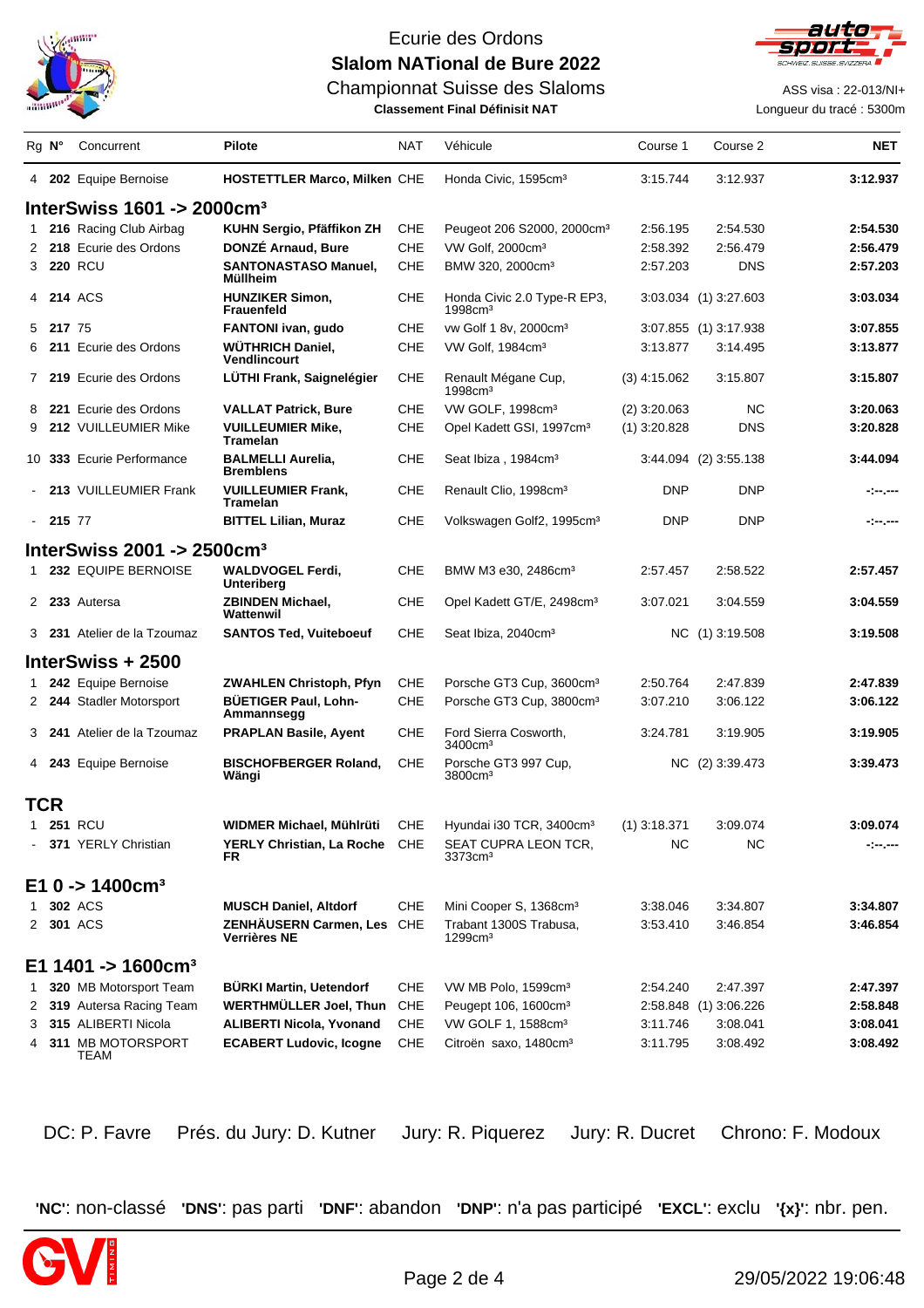



Championnat Suisse des Slaloms **ASS** visa : 22-013/NI+

**Classement Final Définisit NAT Longueur du tracé : 5300m** 

|    | $Rg$ $N^{\circ}$ | Concurrent                        | Pilote                                              | NAT        | Véhicule                                    | Course 1       | Course 2                      | <b>NET</b> |
|----|------------------|-----------------------------------|-----------------------------------------------------|------------|---------------------------------------------|----------------|-------------------------------|------------|
|    |                  | 5 317 MB Motorsport Team          | <b>GFELLER Heinz, Noflen</b>                        | CHE        | Ford Fiesta ST, 1596cm <sup>3</sup>         | 3:16.801       | 3:11.831                      | 3:11.831   |
| 6  |                  | 316 MB Motorsport Team            | <b>HOLZER Walter, Süderen</b>                       | CHE        | Honda Civic Eg6, 1595cm <sup>3</sup>        | 3:12.251       | <b>NC</b>                     | 3:12.251   |
| 7  |                  | 314 Squadra Corse<br>Quardifoglio | <b>CAVADINI Athos, Morbio</b><br><b>Inferiore</b>   | <b>CHE</b> | Citroen Saxo, 1587cm <sup>3</sup>           | 3:37.811       | 3:32.666                      | 3:32.666   |
|    |                  | 312 MB Motorsport Team            | <b>AEBI Marcel, Wil SG</b>                          | CHE        | Honda Civic, 1500cm <sup>3</sup>            | <b>DNP</b>     | <b>DNP</b>                    | -:--.---   |
|    |                  | 313 Ecurie des Ordons             | <b>BERNARD Bastien,</b><br>Courtételle              | CHE        | Citroën Saxo, 1587cm <sup>3</sup>           | ΝC             | <b>DNF</b>                    | -:--.---   |
|    |                  | E1 1601 -> 2000cm <sup>3</sup>    |                                                     |            |                                             |                |                               |            |
| 1  |                  | <b>341 ACS</b>                    | SCHLÄPPI Mathias,<br>Meiringen                      | <b>CHE</b> | Suzuki Swift Maxi, 2000cm <sup>3</sup>      | $(1)$ 3:06.748 | 2:53.413                      | 2:53.413   |
| 2  |                  | 334 Autersa Racing Team           | <b>MÜRNER Adrian, Pohlern</b>                       | <b>CHE</b> | VW Golf GTI, 1991cm <sup>3</sup>            |                | 2:59.055 (1) 3:09.650         | 2:59.055   |
| 3  |                  | 338 Ecurie des Ordons             | <b>BARBONI Luca, Courtételle</b>                    | <b>CHE</b> | Renault Clio 3 CUP, 1998cm <sup>3</sup>     | 3:09.088       | 3:03.067                      | 3:03.067   |
| 4  |                  | <b>343</b> Team Trajectoire       | PLANCHEREL Jérôme,<br><b>Chatonnaye</b>             | CHE        | Renault Clio2CUP, 1998cm <sup>3</sup>       | 3:04.776       | 3:03.522                      | 3:03.522   |
| 5  |                  | 336 Autersa Racing Team           | <b>BARTLOME Christian,</b><br>Rüschegg-Heubach      | CHE        | VW Scirocco STW, 1996cm <sup>3</sup>        | ΝC             | 3:04.689                      | 3:04.689   |
| 6  |                  | 339 HÜRZELER Roger                | <b>HÜRZELER Roger, Lyss</b>                         | CHE        | Opel Kadett C, 1998cm <sup>3</sup>          | 3:07.256       | 3:06.037                      | 3:06.037   |
| 7  |                  | 342 MACCHI Elio                   | <b>MACCHI Elio, Alle</b>                            | <b>CHE</b> | Renault Clio, 1998cm <sup>3</sup>           | 3:07.713       | 3:07.355                      | 3:07.355   |
| 8  |                  | 344 ecurie des ordons             | <b>BIAGGI Gaetan, Coeuve</b>                        | <b>CHE</b> | volkswagen Golf, 1995cm <sup>3</sup>        | 3:14.566       | 3:09.181                      | 3:09.181   |
| 9  |                  | 337 Squadra Corse<br>Quadrifoglio | <b>TOGNACCA Emanuele,</b><br><b>Brione Verzasca</b> | CHE        | VW Golf GLR, 1996cm <sup>3</sup>            | 3:10.900       | NC                            | 3:10.900   |
|    |                  | 10 332 Racing Club Airbag         | <b>EPP Martin, Altdorf</b>                          | CHE        | Lotus Elise SKR2, 1796cm <sup>3</sup>       | 3:27.468       | 3:24.251                      | 3:24.251   |
|    |                  | 11 331 MB Motorsport-Team         | <b>SPRING Andreas,</b><br><b>Mamishaus</b>          | CHE        | BMW 318IS-4 E36, 1795cm <sup>3</sup>        | 3:38.734       | 3:43.316                      | 3:38.734   |
|    |                  | 318 Autersa Racing Team           | <b>BIERI Adrian,</b><br>Kirchenthurnen              | CHE        | VW Golf, 1995cm <sup>3</sup>                | <b>DNP</b>     | DNP                           | -:--.---   |
|    |                  | 340 Ecurie Sporting Romont        | <b>MAGNIN Jonas, Neyruz</b>                         | <b>CHE</b> | Honda Civic Rikli Motorsport,<br>2000cmª    | <b>DNP</b>     | <b>DNP</b>                    | -:--.---   |
| E1 |                  | $2001 - 2500$ cm <sup>3</sup>     |                                                     |            |                                             |                |                               |            |
| 1  |                  | 353 MATHEY Allan                  | <b>MATHEY Allan, Salvan</b>                         | CHE        | BMW 325i E36, 2494cm <sup>3</sup>           | $(1)$ 3:10.317 | 3:00.296                      | 3:00.296   |
| 2  |                  | 354 Racing Club Airbag            | <b>HUWILER Tom, Altwis</b>                          | CHE        | BMW E30 HRT, 2499cm <sup>3</sup>            | 3:08.280       | 3:05.526                      | 3:05.526   |
| 3  |                  | 352 Écurie des ordons             | <b>WENGER Yvan, Vermes</b>                          | CHE        | BMW 325i, 2493cm <sup>3</sup>               | 3:13.020       | 3:13.704                      | 3:13.020   |
| 4  |                  | 351 PILLET Michael                | <b>PILLET Michael, Martigny</b>                     | CHE        | BMW M3, 2302cm <sup>3</sup>                 |                | $(1)$ 3:26.988 $(1)$ 3:18.915 | 3:18.915   |
| 5  |                  | 355 Ecurie Basilisk               | WEYENETH Daniel, Reinach CHE                        |            | Renault 5 Turbo 2, 2375cm <sup>3</sup>      | 3:20.808       | 3:19.344                      | 3:19.344   |
|    |                  | $E1 2501 - 3000$ cm <sup>3</sup>  |                                                     |            |                                             |                |                               |            |
| 1  |                  | 365 autersa Racing Team           | BÜRKI Martin, Amsoldingen CHE                       |            | BMW MPower E33, 3000cm <sup>3</sup>         | 2:50.895       | 2:50.078                      | 2:50.078   |
|    |                  | 2 363 RCU                         | <b>BOLLHALDER Hermann,</b><br>Wattwil               | CHE        | Opel Speedster Egmo,<br>2975cm <sup>3</sup> |                | 2:53.022 (1) 3:02.848         | 2:53.022   |
| 3  |                  | <b>366</b> Ecurie des Ordons      | <b>CATTIN Nicolas, Cornol</b>                       | CHE        | BMW 325I, 2989cm <sup>3</sup>               | 2:56.239       | 2:56.027                      | 2:56.027   |
| 4  |                  | <b>367</b> Ecurie des Ordons      | FAVRE Bertrand, Courfaivre CHE                      |            | BMW 325, 2990cm <sup>3</sup>                | 3:07.358       | 3:08.046                      | 3:07.358   |
| 5  |                  | 364 Mb motorsport                 | <b>ROHRBACH Patrick,</b><br><b>Monible</b>          | CHE        | Bmw E30, 2999cm <sup>3</sup>                | NС             | 3:11.719                      | 3:11.719   |
|    |                  | 6 362 Racing Club Airbag          | LEUPI Mario, Emmenbrücke CHE                        |            | BMW 328i, 2792cm <sup>3</sup>               | 3:16.249       | NС                            | 3:16.249   |
| E1 |                  | $+3000$                           |                                                     |            |                                             |                |                               |            |
| 1  |                  | 373 squadra corse<br>quadrifoglio | <b>CEREGHETTI Aramis, Ponte CHE</b><br>Capriasca    |            | BMW M5 e34, 3535cm <sup>3</sup>             |                | 2:59.061 (2) 3:18.223         | 2:59.061   |
|    |                  | 2 372 Bourgnon Loïc               | <b>BOURGNON Loïc, Prangins CHE</b>                  |            | Seat Ibiza, 3400cm <sup>3</sup>             | 3:18.872       | 3:19.971                      | 3:18.872   |

DC: P. Favre Prés. du Jury: D. Kutner Jury: R. Piquerez Jury: R. Ducret Chrono: F. Modoux